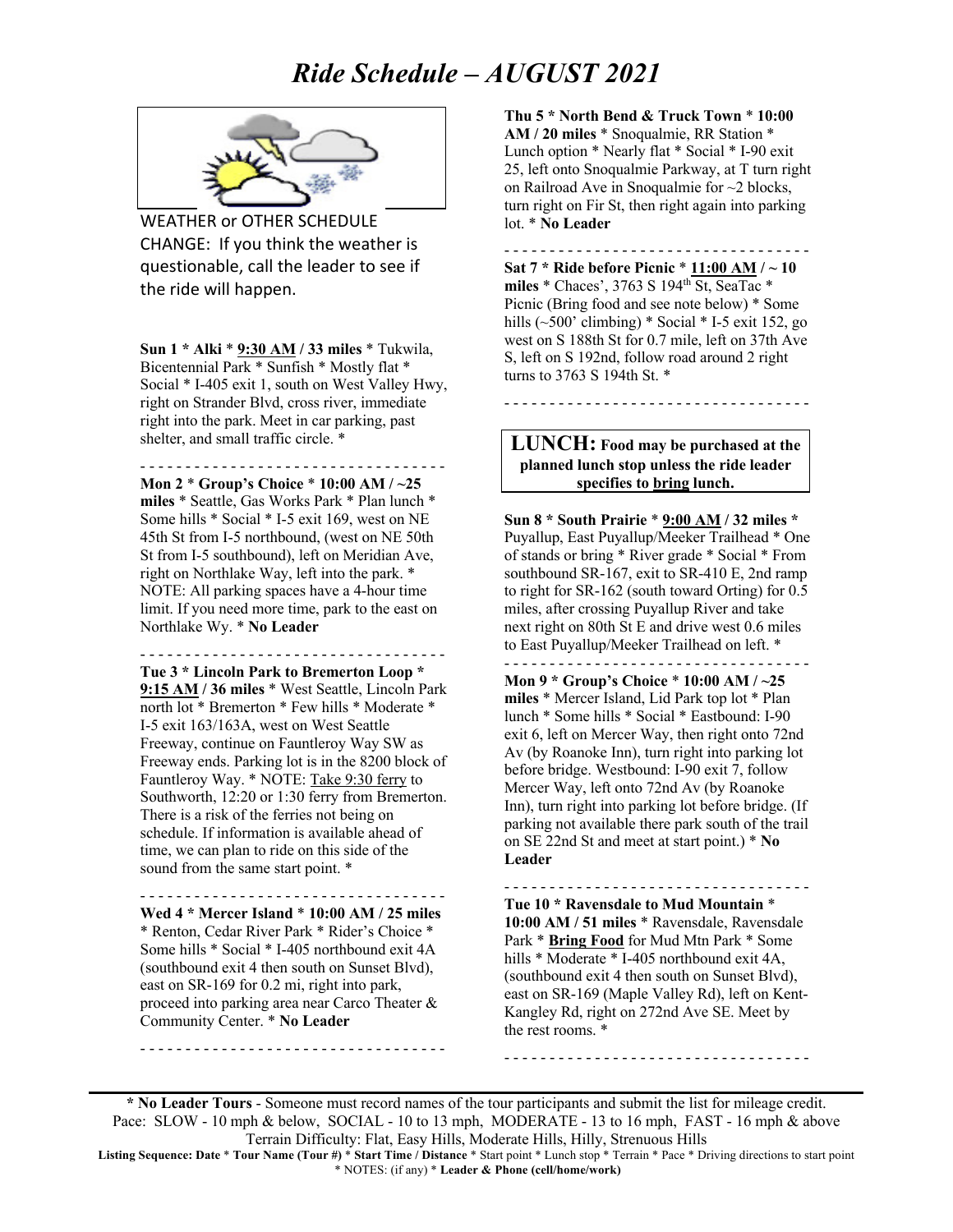**Wed-Thurs 11-12 \* Lonna's two rides** \* If you stay over, you could do both rides or do one or the other.

- - - - - - - - - - - - - - - - - - - - - - - - - - - - - - - - - - **Wed 11 \* Ferndale to Birch Bay** \* **10:00 AM / ~25+ miles** \* Ferndale, Pioneer Park \* Bring lunch to eat at Birch Bay State Park \* Some hills \* Social \* I-5 exit 262, head west. Cross Nooksack River, then turn left at traffic light on First Ave. Pioneer Park is at the end of the street. Park on the street across from the park. \*

- - - - - - - - - - - - - - - - - - - - - - - - - - - - - - - - - -

**Thu 12 \* Birch Bay Ramble** \* **10:00 AM / 15 miles or optionally more** \* Meet at Blaine, Birch Bay State Park picnic area (A discover pass is required to park. If you want to park without a pass, drive down to the beach and park on the street. Then bike to the start point on Helwig.) \* Bring or buy lunch at Birch Bay. An option for a longer ride is to bike to Semiahmoo for lunch and back. \* Few hills \* Social \* I-5 exit 266, west on Grandview Rd, right on Jackson Rd, left on Helwig Rd to the park. \*

**Thu 12 \* Flaming Geyser** \* **9:00 AM / 30 miles** \* Auburn, Brannan Park \* Stop at Green Valley Meats for snack \* River grade \* Relaxed moderate \* SR-167 south to 15th St NW exit, east on 15th, left on Auburn Way, right on 28th St NE to the park. \*

- - - - - - - - - - - - - - - - - - - - - - - - - - - - - - - - - -

- - - - - - - - - - - - - - - - - - - - - - - - - - - - - - - - - -

**Sat 14 \* Landsburg** \* **10:00 AM / ~26 miles** \* Renton, Ron Regis Sports Park \* **Bring food** for picnic \* River grade (partly unpaved trail) \* Social \* I-405 exit 4 (southbound) or 4A (northbound), east on Maple Valley Hwy past the Maplewood Golf Course. Turn left on 149th Ave SE, entrance immediately on left. \* ------

- - - - - - - - - - - - - - - - - - - - - - - - - - - -

**Sun 15 \* Bogey's** \* **10:00 AM / 30 miles** \* Tukwila, Bicentennial Park \* Bogey's \* Nearly flat \* Social \* I-405 exit 1, south on West Valley Hwy, right on Strander Blvd, cross river, immediate right into the park. Meet in car parking, past shelter, and small traffic circle. \* NOTE: The usual pattern is to stop at Bogey's for a lunch from the Happy Hour menu and eat on the back terrace. \* **No Leader**

- - - - - - - - - - - - - - - - - - - - - - - - - - - - - - - - - -

**Mon 16 \* Group's Choice** \* **10:00 AM / ~25 miles** \* Tukwila, Community Center \* Plan lunch \* Rider choice \* Social \* I-5 (Southbound) Exit 156, right on Interurban Ave (for 0.6 mile). [I-5 (Northbound), Exit 156 (keep right to stay on ramp to first exit), left on Interurban Ave.] Turn right on 42nd Ave S over Duwamish. Turn right on 124th and park in NE section of parking lot. \* **No Leader**

**Tue 17 \* Two Bridges** \* **10:00 AM / 37 miles** \* Renton, Memorial Stadium \* **Bring Food** \* Some hills \* Moderate \* I-405 exit 2, north 1.2 mi on Rainier Ave, right on Airport Way, left on Logan Ave, left into parking lot. \*

- - - - - - - - - - - - - - - - - - - - - - - - - - - - - - - - - -

- - - - - - - - - - - - - - - - - - - - - - - - - - - - - - - - - - **Wed 18** \* **Port Orchard** \* **9:15 AM / ~30 miles** \* West Seattle, Lincoln Park North Lot \* Port Orchard \* Few hills \* Social \* I-5 exit 163/163A, west on West Seattle Freeway, follow Fauntleroy Way SW as Freeway ends. Parking lot is in the 8200 block of Fauntleroy Way. \* NOTE: **Take 9:30 AM ferry to Southworth** \* **No Leader**

**Thu 19 \* Lake Cassidy on Centennial Trail** \* **10:00 AM / 25 miles** \* Snohomish, Centennial Trailhead \* **Bring Lunch** for Lake Cassidy \* Railroad Grade \* Social \* US-2/SR-9 to Snohomish, east on 2nd Ave, left on Maple, 4 blocks to trail. Park on Maple near intersection with Pine. \* **No Leader**

- - - - - - - - - - - - - - - - - - - - - - - - - - - - - - - - - -

**Sat 21** \* **Madison** \* **10:00 AM / 33 miles** \* Tukwila, Bicentennial Park \* Starbucks \* Some hills \* Social \* I-405 exit 1, south on West Valley Hwy, right on Strander Blvd, cross river, immediate right into the park. Meet in car parking, past shelter, and small traffic circle. \* **No Leader**

- - - - - - - - - - - - - - - - - - - - - - - - - - - - - - - - - -

- - - - - - - - - - - - - - - - - - - - - - - - - - - - - - - - - - **Sun 22 \* South Prairie** \* **9:00 AM / 32 miles \***  Puyallup, East Puyallup/Meeker Trailhead \* One of stands or bring \* River grade \* Social \* From southbound SR-167, exit to SR-410 E, 2nd ramp to right for SR-162 (south toward Orting) for 0.5 miles, after crossing Puyallup River and take next right on 80th St E and drive west 0.6 miles to East Puyallup/Meeker Trailhead on left. \*

- - - - - - - - - - - - - - - - - - - - - - - - - - - - - - - - - -

**\* No Leader Tours** - Someone must record names of the tour participants and submit the list for mileage credit. Pace: SLOW - 10 mph & below, SOCIAL - 10 to 13 mph, MODERATE - 13 to 16 mph, FAST - 16 mph & above Terrain Difficulty: Flat, Easy Hills, Moderate Hills, Hilly, Strenuous Hills

**Listing Sequence: Date** \* **Tour Name (Tour #)** \* **Start Time / Distance** \* Start point \* Lunch stop \* Terrain \* Pace \* Driving directions to start point \* NOTES: (if any) \* **Leader & Phone (cell/home/work)**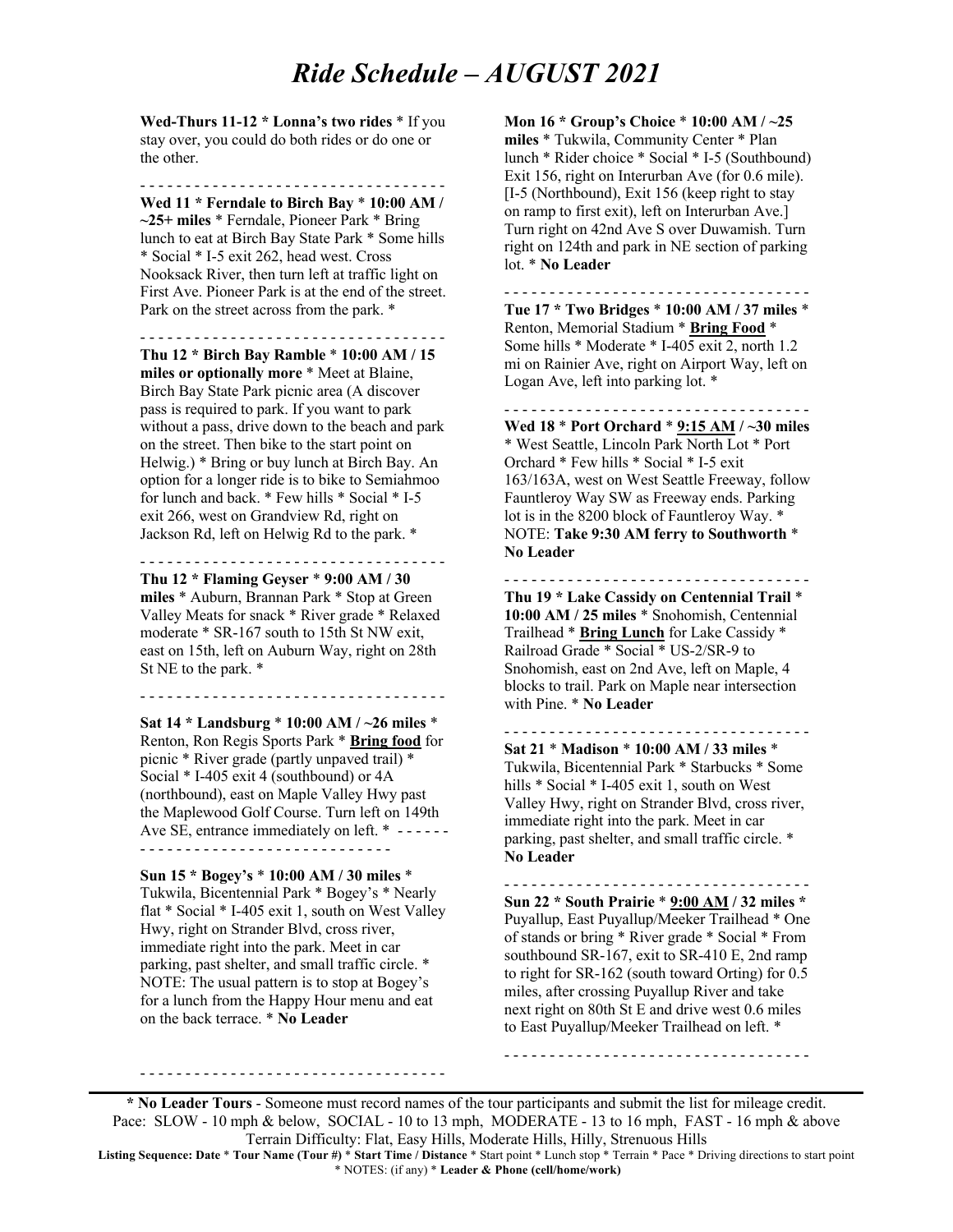**Mon 23 \* Edmonds** \* **10:00 AM / 30 Miles** \* Seattle, Gas Works Park \* **Bring Food** for lunch \* Some hills \* Social \* I-5 exit 169, west on NE 45th St from I-5 northbound, (west on NE 50th St from I-5 southbound), left on Meridian Ave, right on Northlake Way, left into the park. \* NOTE: All parking spaces have a 4-hour time limit. If you need more time, park to the east on Northlake Wy. \*

- - - - - - - - - - - - - - - - - - - - - - - - - - - - - - - - - -

**Tue 24 \* Mercer Lid to Seattle** \* **10:00 AM / 34 miles** \* Mercer Island, Lid Park top lot \* Downtown Seattle \* Hills (~2000' gain) \* Moderate \* Eastbound: I-90 exit 6, left on Mercer Way, then right onto 72nd Av (by Roanoke Inn), turn right into parking lot before bridge. Westbound: I-90 exit 7, follow Mercer Way, left onto 72nd Av (by Roanoke Inn), turn right into parking lot before bridge. (If parking not available there park south of the trail on SE 22nd St and meet at start point.) \* NOTE: https://www.strava.com/routes/28480654318702 12238 \*

- - - - - - - - - - - - - - - - - - - - - - - - - - - - - - - - - -

**Wed 25 \* Redmond** (via trail) \* **10:00 AM / ~25 miles** \* Issaquah, City Hall \* **Bring Food** for Marymoor Park \* Nearly flat \* Social \* I-90 exit 17, south on Front Street, left on Sunset, first right onto 1st Ave. S. Use public parking near the city hall / police station. If parking is full, park elsewhere and bike to start. \* NOTE: Find some new detours. \* **No Leader**

**Thu 26 \* Sumner** \* **10:00 AM / ~30 miles** \* Kent, Hogan Park \* Lunch at River's Edge Café, next to cannery \* Flat \* Relaxed moderate \* I-5 exit 149/149A, SR-516 east, left on Meeker St, left on Russell Road, 1 block to the park. \*

- - - - - - - - - - - - - - - - - - - - - - - - - - - - - - - - - -

- - - - - - - - - - - - - - - - - - - - - - - - - - - - - - - - - - **Sat 28 \* Black Diamond** \* **10:00 AM / ~35 miles** \* Kent, Hogan Park \* Bakery \* Some hills \* Moderate \* I-5 exit 149/149A, SR-516 east, left on Meeker St, left on Russell Road, 1 block to the park. \*

- - - - - - - - - - - - - - - - - - - - - - - - - - - - - - - - - -

**Sun 29 \* Lake Morton** \* **10:00 AM / ~30 miles** \* Ravensdale, Ravensdale Park (across from Post Office) \* Snack option at Black Diamond Bakery and bring food for lunch at Lake Sawyer \* Some hills \* Social \* I-405 northbound exit 4A, (southbound exit 4 then south on Sunset Blvd), east on SR-169 (Maple Valley Rd), left on Kent- Kangley Rd, right on 272nd Ave SE. Meet by the rest rooms. \*

- - - - - - - - - - - - - - - - - - - - - - - - - - - - - - - - - -

**Mon 30 \* Group's Choice** \* **10:00 AM / ~25 miles** \* Mercer Island, Lid Park top lot \* Plan lunch \* Some hills \* Social \* Eastbound: I-90 exit 6, left on Mercer Way, then right onto 72nd Av (by Roanoke Inn), turn right into parking lot before bridge. Westbound: I-90 exit 7, follow Mercer Way, left onto 72nd Av (by Roanoke Inn), turn right into parking lot before bridge. (If parking not available there park south of the trail on SE 22nd St and meet at start point.) \* **No Leader**

- - - - - - - - - - - - - - - - - - - - - - - - - - - - - - - - - - **Tue 31 \* Carbonado** \* **10:00 AM / ~40 miles** \* Orting, Orting City Park \* **Bring Food** \* Some hills \* Moderate \* SR-410 Sumner, SR-162 (Valley Ave) south to Orting, right on Calistoga, left on Van Scoyoc. Park at the SE end of the park. \*



| <b>Dates</b>    | <b>Tour Name</b>              | <b>Leaders</b> |
|-----------------|-------------------------------|----------------|
| Sept<br>$14-16$ | 20 <sup>th</sup> Trail of the | McLaren &      |
|                 | Coeur D'Alenes                | Chace          |
|                 |                               |                |
|                 |                               |                |

#### *Notes*

**Saturday August 7th Picnic/Meeting:** This will be held at Chaces',

3763 S 194th St., SeaTac., between noon and about 1 PM. Go on the scheduled 11 AM ride or follow the same directions below to picnic. This year as we recover from Covid the plan is bring your own lunch. Some individually packaged beverages will be available. Hosts have a paddle board so if you want to try this on Angle Lake you are welcome to do so. For questions, call or email chacebuff@icloud.com. Directions--*I-5 exit 152, go west on S 188th St for 0.7 mile, left on 37th Ave S, left on S 192nd, follow road around 2 right* 

**\* No Leader Tours** - Someone must record names of the tour participants and submit the list for mileage credit. Pace: SLOW - 10 mph & below, SOCIAL - 10 to 13 mph, MODERATE - 13 to 16 mph, FAST - 16 mph & above Terrain Difficulty: Flat, Easy Hills, Moderate Hills, Hilly, Strenuous Hills

**Listing Sequence: Date** \* **Tour Name (Tour #)** \* **Start Time / Distance** \* Start point \* Lunch stop \* Terrain \* Pace \* Driving directions to start point \* NOTES: (if any) \* **Leader & Phone (cell/home/work)**